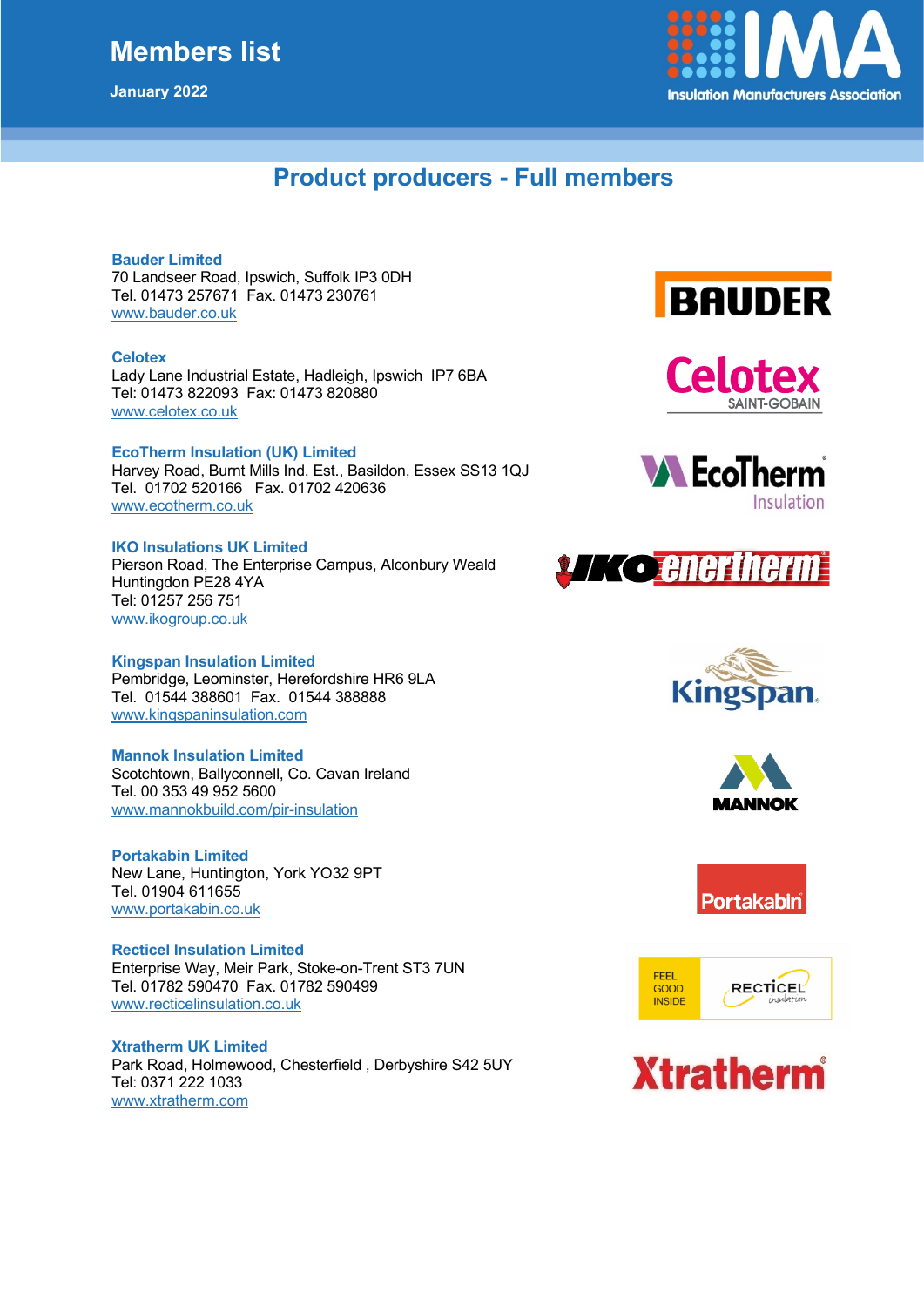## **Chemical suppliers and systems houses – Full members**

**Honeywell Fluorine Products Europe B.V.** Interleuvenlaan 15, VB 3001 Heverlee, Belgium Tel. 0032 16 391 211 [www.honeywell.com](http://www.honeywell.com/)

**Isothane Limited** Newhouse Rd, Huncoat Business Pk, Accrington, Lancs BB5 6NT Tel. 01254 872555 Fax. 01254 871522 [www.isothane.com](http://www.isothane.com/)

**Momentive Performance Materials** 5 Cranfield Road, Lostock Industrial Estate, Bolton BL6 4QD Tel toll free: 00800 4321 1000 or +00 40 213 044229 ww[w.momentive.com](http://www.momentive.com/)





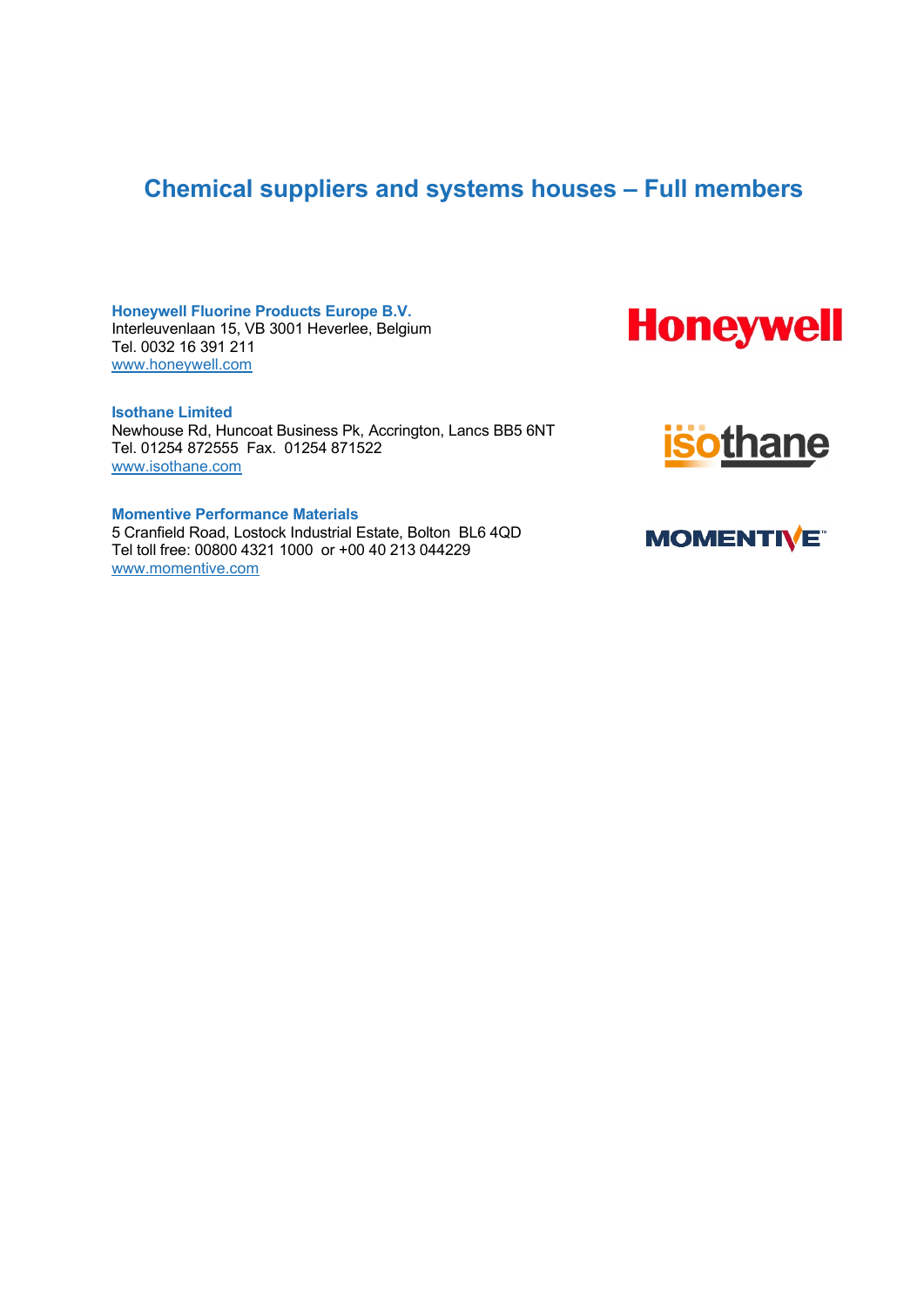### **Associate members**

#### **BASF Polyurethanes UK Limited**

Alfreton Trading Estate, Wimsey Way, Somercotes, Derby DE55 4NL Tel. 01773 607161 Fax. 01773 602089 www.polyurethanes.basf.eu/pu/Great\_Britain

#### **Borsodchem**

Ipari Park, Pattantyús Ábrahám körút 12, 2100 Gödöllő, Hungary Tel. 00 36-28-532-706 [www.borsodchem-group.com](http://www.borsodchem-group.com/)

#### **Covestro UK Limited**

Earl Road, Stanley Green Trading Estate, Cheadle Hulme Cheshire, SK8 6PT Tel**.** 0161 485 7000 [www.covestro.com](http://www.covestro.com/)

#### **Dow Chemical Co. Limited**

Birch Vale, Station Road, High Peak SK22 1BR Tel. 01663 746518 [www.dow.com](http://www.dow.com/)

#### **Evonik Industries AG**

Goldschmidtstrasse 100, 45127 Essen, Germany Phone: +49 201 173 2426 or 07802 791747 [www.evonik.com/polyurethane-additives](http://www.evonik.com/polyurethane-additives)

#### **Huntsman Polyurethanes**

Everslaan 45, 3078 Everberg, Belgium Tel. 00 32 2 758 9211 Fax. 00 32 2 759 5501 www.huntsman.com/pu

#### **LL Flex LLC**

1225 West Burnett Avenue, Louisville, Kentucky 40210 USA Tel. 07921 396 017 [www.llflex.com](http://www.llflex.com/)

#### **Mondi**

A. Stocletlaan 11, 2570 Duffel, Belgium Tel: 00 32 15 30 03 00 Fax: 00 32 15 31 25 85 [www.mondigroup.com](http://www.mondigroup.com/)

**Novolex** 3436 Toringdon Way, Suite 100, Charlotte, NC 28277, USA Tel. 00 1 707 365-0834 [www.novolex.com](http://www.novolex.com/)

#### **Stepan Europe** Regus Building, Cardinal Point, Park Road Rickmansworth, WD3 1RE Tel: 01923 4307653 www.stepan.com